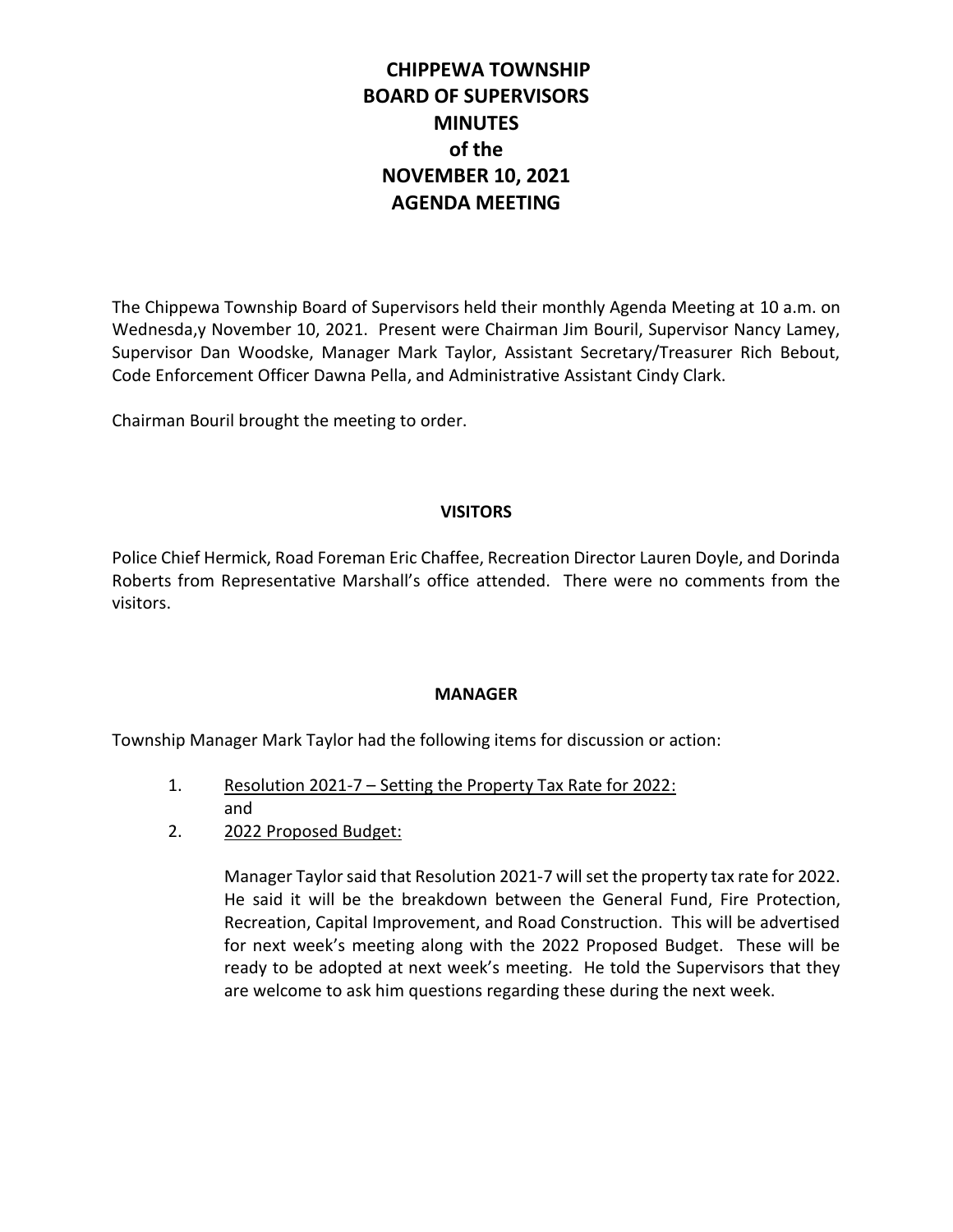### 3. Resolution 2021-8 – Beaver County 2021 Hazard Mitigation Plan:

Manager Taylor said this is recommended for all municipalities. The passage of this resolution is needed in order to receive funds in case of a disaster. This has been done in the past, and this is an update.

### 4. Peer-to-Peer Technical Assistance Agreement with DECD:

Manager Taylor said that he can provide the Township information that he has for this, although he does not have all of the current demographics. The letter of intent was already signed.

**MR. WOODSKE MOVED TO APPROVE** the Peer-to-Peer Technical Assistance Agreement with DECD. Ms. Lamey seconded the motion and with no further discussion, the motion carried.

### 5. 2020 Liquid Fuel Audit:

Manager Taylor had provided the Supervisors with copies of the 2020 Liquid Fuel Audit.

### 6. Frasso Subdivision:

Manager Taylor said that this subdivision off of Achortown Road was recommended for approval by the Planning Commission last night. They want to take two acres from 32 acres for a family member. We are waiting for the DEP module to be done. This can be approved next week.

### 7. PennDot Letter:

The Manager said a meeting will be held on November 15<sup>th</sup> regarding a project along 588. The meeting is on-line at 10 a.m. and he said that others can be invited to join the meeting. He explained where this project will take place. This is not definite because it is based on funding.